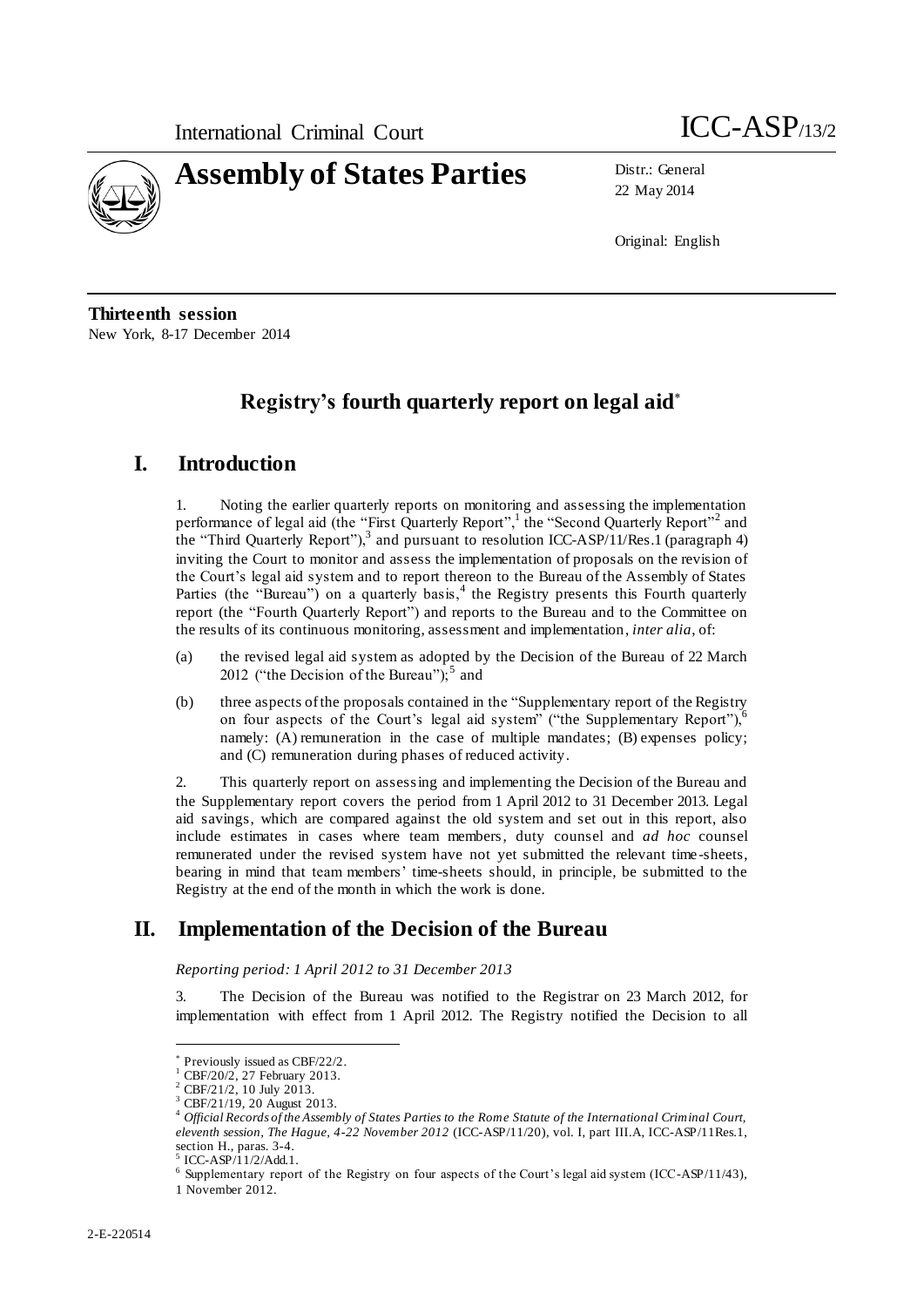legal teams operating under the Court's legal aid s ystem, and undertook to inform the relevant teams whenever specific aspects of the Decision became applicable to them. The Decision of the Bureau was implemented over the reporting period in several cases before the Court, as indicated below.

## **A. Implementation of appendix I, part C of the Decision of the Bureau: revised fees**

4. Appendix I, part C of the Decision of the Bureau on the revised scale of fees stipulates that as of 1 April 2012, the revised remuneration system shall have immediate effect with respect to the following situations under the legal aid system:

#### **1. Teams appointed after 1 April 2012**

5. As reported in the Second and Third Quarterly Reports, an individual subject to an outstanding warrant of arrest voluntarily surrendered in March  $2013$ .<sup>7</sup> In accordance with his statutory rights, on 4 April 2013, the suspect in question requested legal assistance to be paid by the Court. The Registrar rendered a provisional decision on the suspect's indigence on 12 April 2013,<sup>8</sup> in accordance with regulation 85(1) of the Regulations of the Court ("RoC") and regulation 132(3) of the Regulations of the Registry ("RoR").

6. The suspect appointed counsel to represent him in proceedings before the Court, and the Registry formalized the appointment on 26 April 2013. A legal team for the pre-trial phase of the proceedings was then constituted to ensure the suspect's legal representation. For the purposes of the Court's legal aid, the composition of the core Defence team during the pre-trial phase is as follows: one counsel, one legal assistant and one case manager. The Registrar submitted a simultaneous request to access the Contingency Fund to cover the additional costs pertaining to this new case in the 2013 fiscal year. The amount of these additional costs was reduced by applying the revised remuneration system to the newly established Defence team, resulting in the savings outlined in Figures 1 and 2 below.

### **Figure 1: Implementation of the revised remuneration scales for the Defence team involved in the pre-trial phase of case ICC-01/04-02/06**



\* Note: The legal assistant in question also works for a second Defence team which is likewise involved in the DRC situation and which benefits from the Court's legal aid system (Lubanga). The amount of fees paid to this legal assistant thus reflects the implementation of the Decision of the Bureau setting the remuneration of a legal assistant at €4,889, and the implementation of the Supplementary report concerning multiple mandates, which reduces the remuneration for a second case by 50 per cent (see also paragraph 32 below).

 7 *The Prosecutor v. Bosco Ntaganda*, case no. ICC-01/04-02/06.

<sup>8</sup> Enregistrement de la "Décision du Greffier sur la demande d'aide judiciaire aux frais de la Cour déposée par M. Bosco Ntaganda", ICC-01/04-02/06-48, 12 April 2013.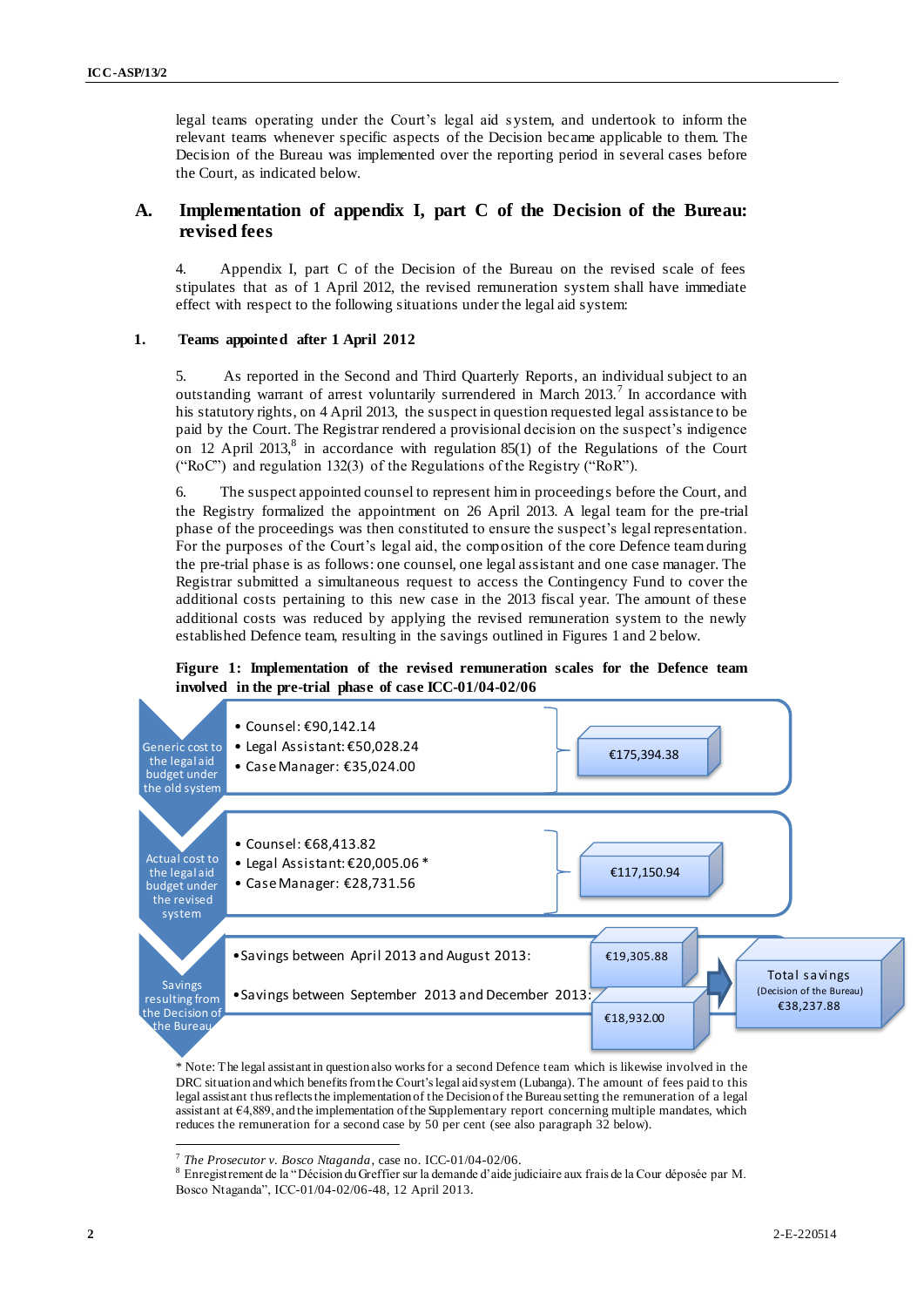

**Figure 2: Graphic representation of savings in remuneration under the revised system as against the old system (in euros)**

### **2. Changes in legal teams**

7. Sub-paragraph 3 (b) of appendix I, part C, requires the Court to implement the revised system following any changes in legal teams during any stage of proceedings, either as a result of replacement of individual members or of whole teams, and in case of the appointment of new members. This aspect of the Decision of the Bureau has been implemented in respect of two teams operating in the pre-trial phase of proceedings in the situations in Côte d'Ivoire and the Democratic Republic of the Congo.

8. As stated in the First and Third Quarterly Reports, the revised fee system was first applied in the situation in Côte d'Ivoire to one legal assistant appointed in June 2012 in the context of legal representation of victims, and to another legal assistant appointed to the Defence team operating in the same context, pursuant to a decision of the Registrar in response to a request for additional means.

9. The revised fee system was also implemented on the appointment, on 6 June 2013, of an additional legal assistant to the Defence team acting in the context of the situation in the Democratic Republic of the Congo, $9$  pursuant to a decision of the Registrar in response to a request for additional means.

10. The Registry presents, in Figure 3 below, the savings made overthe reporting period as a result ofthe application of the revised system to the three new appointments referred to above.

 $\overline{a}$ *9 The Prosecutor v. Bosco Ntaganda,* ICC-01/04-02/06.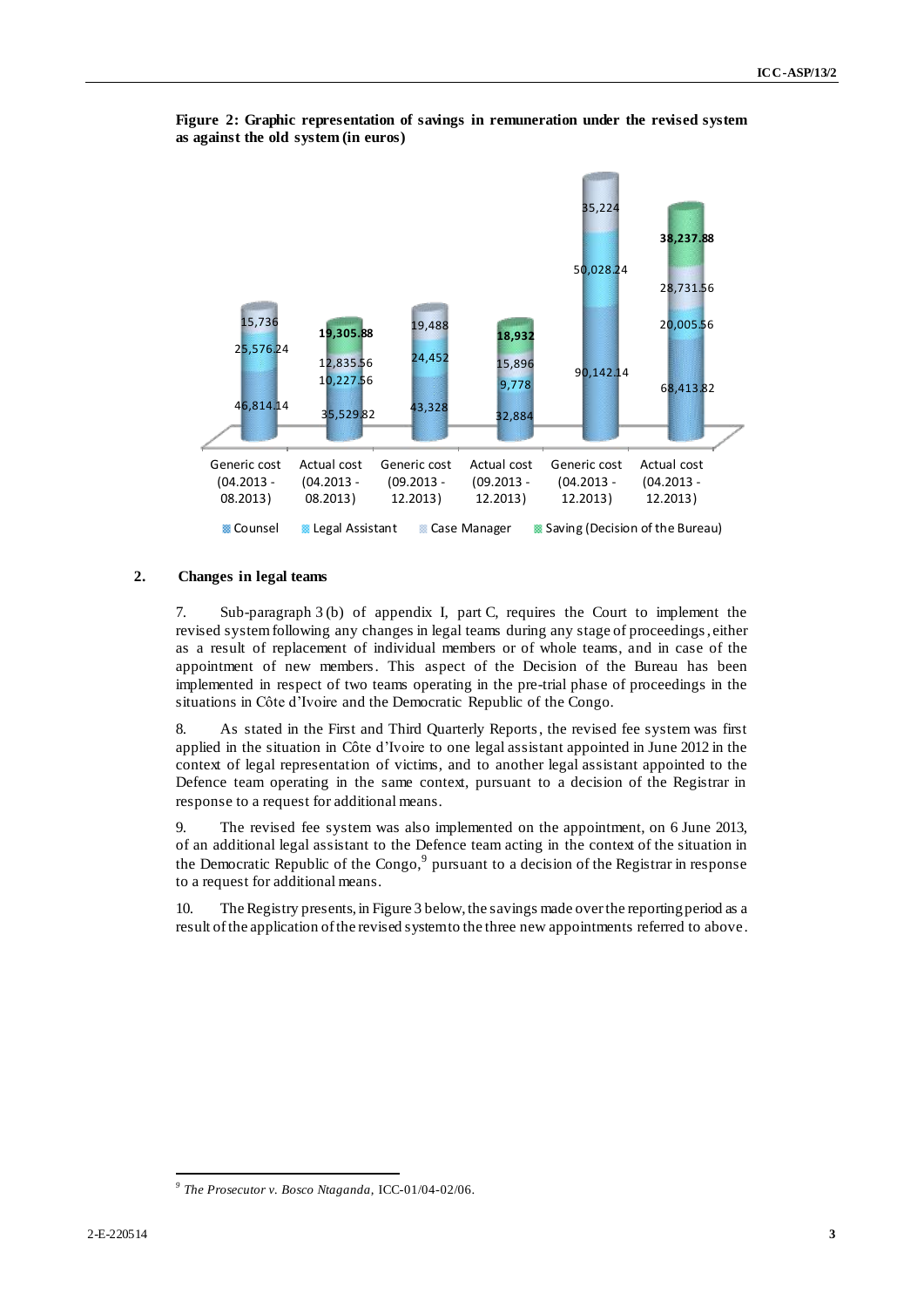

**Figure 3: Implementation of the revised system in respect of changes in the Defence and victims' teams in the context of the situations in Côte d'Ivoire and the Democratic Republic of the Congo (in euros)**

#### **3. Specific legal teams**

11. As noted in the Second and Third Quarterly Reports, pursuant to the Chamber decision of 17 April 2013, the Office of Public Counsel for the Defence ("OPCD") no longer represents the suspect Mr Saif Al-Islam Gaddafi, and an external counsel has been appointed to represent him until he exercises his right to freely choose counsel under article  $67(1)(d)$  of the Rome Statute, or until the definitive disposal of the proceedings relating to the admissibility challenge, at which point the Chamber will reconsider the question of Mr Gaddafi's legal representation.

12. The Chamber left the question of legal assistance raised by the OPCD to be determined by the Registry. Given Mr Gaddafi's specific circumstances and his detention in Libya, no formal request for legal assistance paid by the Court has been made by him personally. Furthermore, the Registrar has been unable to make a conclusive determination of the suspect's means in accordance with regulation 84 of the RoC. The Registry, however, notes the special circumstances of the case, in particular the fact that Mr Gaddafi remains *incommunicado* and that his assets are subject to freezing orders in accordance with United Nations Security Council resolutions issued in 2011 (namely S/RES/1970, S/RES/1973 and S/RES/2009). In these circumstances, it is clear that Mr Gaddafi's means cannot readily be determined. In practical terms, the suspect is not easily reachable, and in any event, due to freezing orders, he is unable to dispose of his means. The Court has therefore adopted the same approach as that followed in a case arising in the situation in the Central African Republic, $10^{11}$  where funds were advanced and guidelines adopted for the appropriate monitoring and subsequent recovery of the suspect's assets.

13. In the case at hand, in the interests of the proper administration of justice and to ensure that Mr Gaddafi's right to legal representation as a suspect implicated in the Court's proceedings is safeguarded in accordance with the Statute and the Court's applicable legal

<sup>10</sup> *The Prosecutor v. Jean-Pierre Bemba Gombo*, ICC-01/05-01/08-1007-Red.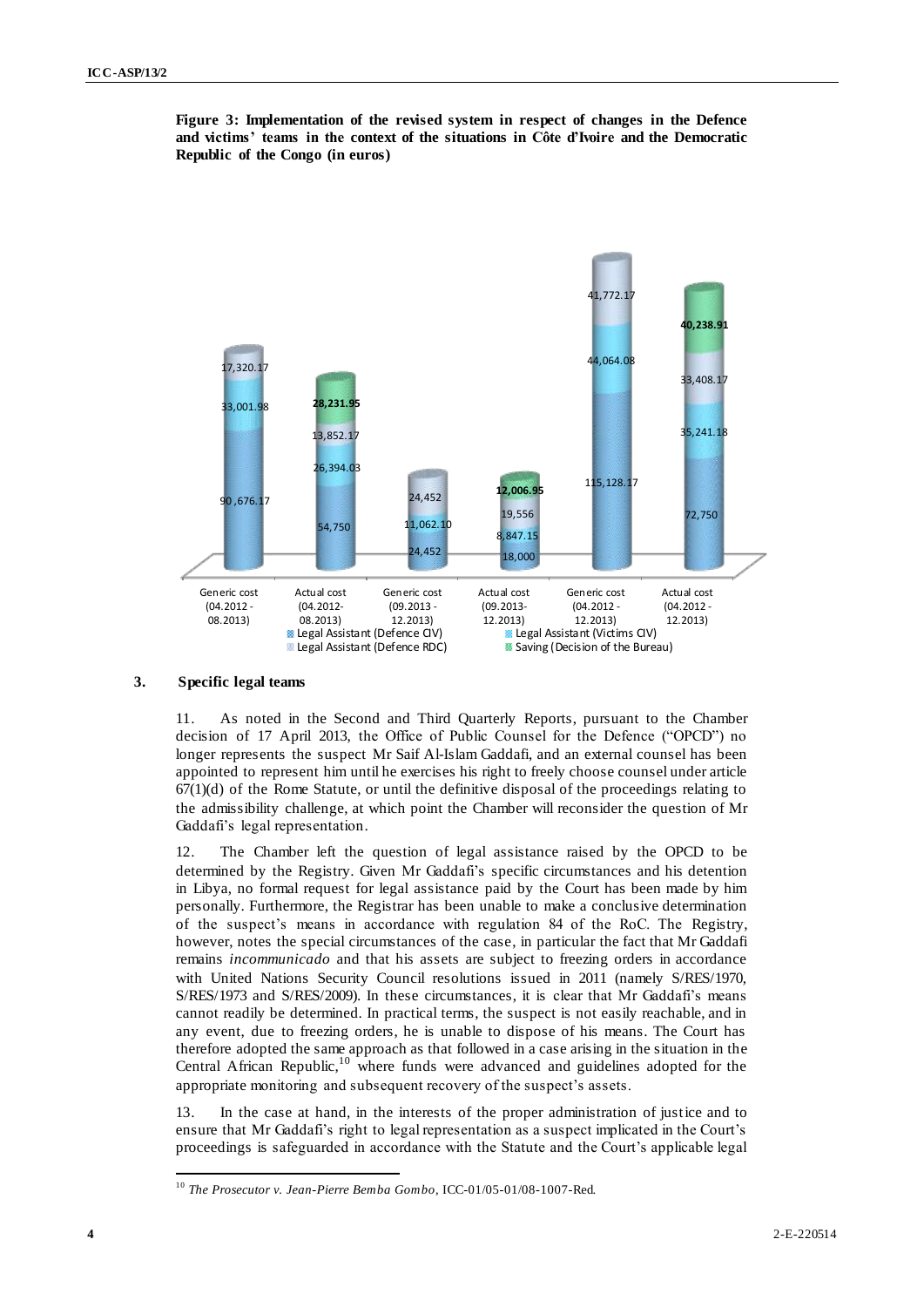texts, the Registry has exceptionally decided to assume the costs of Mr Gaddafi's legal representation on a provisional basis until such time as an assessment of his disposable means has been conducted and a decision on his indigence rendered.

14. The Registry clarifies, in this connection, that if Mr Gaddafi is ultimately found not to be indigent within the meaning of the Court's legal texts, the guidelines applied in the case of *The Prosecutor v. Jean-Pierre Bemba Gombo*<sup>11</sup> will be implemented for the purpose of recovering the finds advanced.

15. The remuneration system arising out of the Decision of the Bureau is therefore applicable in the instant case. Counsel for Mr Gaddafi was appointed by the Chamber pursuant to regulation 76 of the RoC. In accordance with the Court's legal aid system, he is remunerated on the basis of work undertaken which is considered to be reasonably necessary to the case, capped monthly at  $68,221$  (revised fees), at the rate of  $686.53$  per hour and €649 per day.

16. The Registry refused counsel's request to institute a team at this stage of the proceedings on the grounds that it was not necessary for effective and efficient legal representation, a position largely endorsed by the Chamber. However, pursuant to the Chamber's 30 July 2013 decision,<sup>12</sup> counsel made a request for resources to remunerate a language assistant. The request was examined by the Registry which, in its decision of 19 August 2013, set out the conditions in which the funds would be made available. They will be disbursed if the OPCD and the Court Interpretation and Translation Section are unable to provide the required linguistic assistance, on the basis of the remuneration applicable to resource persons, and therefore, on the basis of work actually done, subject to a cap.

17. The implementation of the Decision of the Bureau in this case has resulted in the following savings since the appointment of external counsel.





<sup>8</sup> Counsel **Saving (Decision of the Bureau)** 

### **4. Duty and ad hoc counsel appointments**

18. Figure 5 shows the savings achieved as a result of implementation of appendix I, part C in respect of duty and *ad hoc* counsel appointments over the course of the reporting period. It should be noted that this figure reflects actual savings plus estimated savings (where time-sheets have not been submitted to the relevant section of the Registry).

 $\overline{a}$ <sup>11</sup> *The Prosecutor v. Jean-Pierre Bemba Gombo*, ICC-01/05-01/08.

<sup>12</sup> ICC-01/11-01/11-390-Conf-Exp.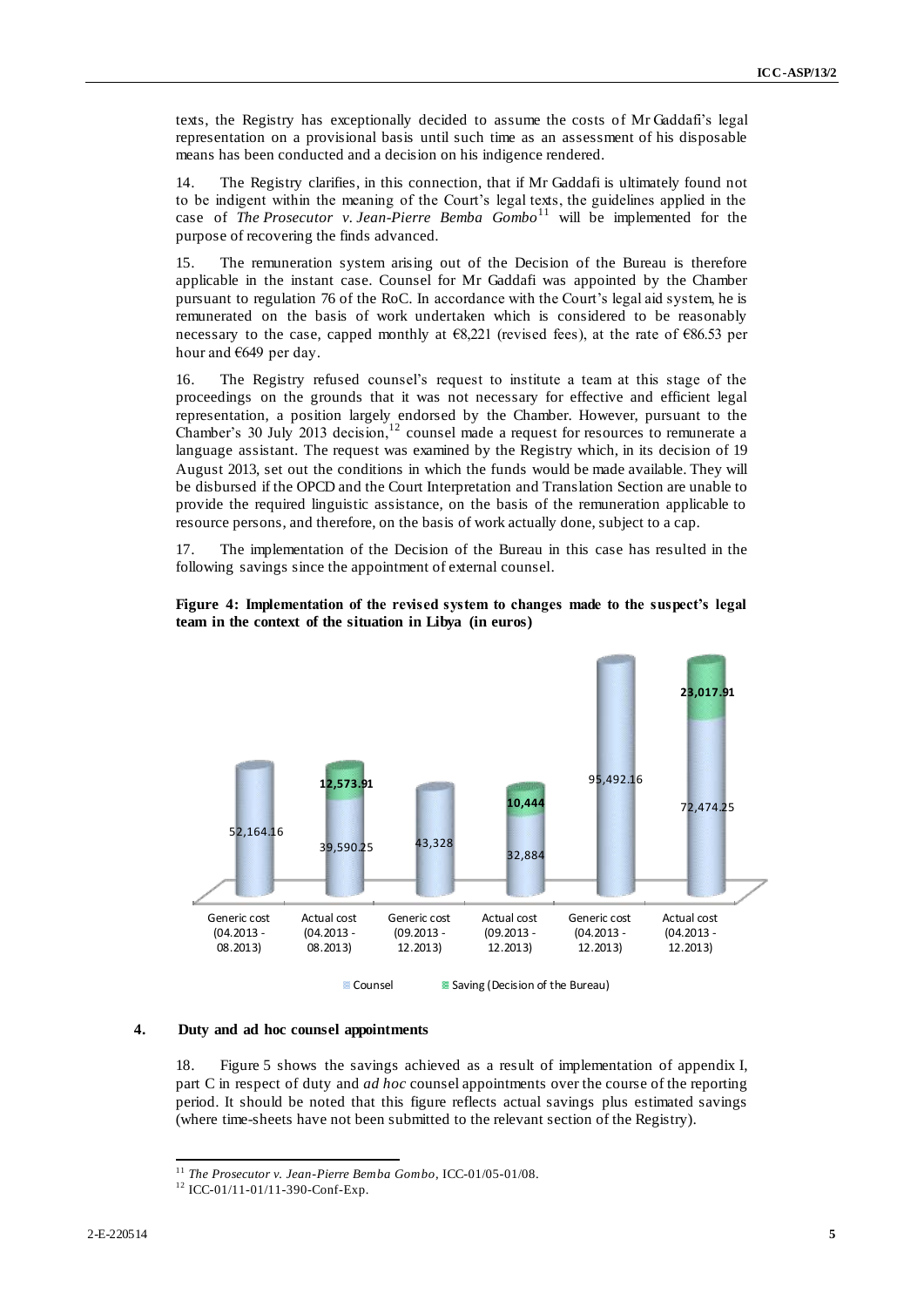



19. The Registry reports, lastly, that appendix I, part C was also implemented in respect of the temporary appointment of a legal assistant warranted by specific procedural requirements. The saving associated with that appointment is estimated at  $E1,812.93$  as at the end of December 2013.

## **B. Implementation of appendix I, part D: Deferred implementation of the revised system of remuneration**

20. In accordance with appendix I, part A, paragraph 1 of the Decision of the Bureau, "... [t]he revised system of remuneration will apply to those teams whose case progresses to the confirmation of charges hearing or the hearing of the trial. Any new teams or changes thereof will be subject to the immediate implementation of the revised system of remuneration."

21. Part D, paragraph 5, provides that "[w]ith respect to teams which, as of 1 April 2012, are allocated to a case where the hearing of the trial has not yet commenced, the revised fees will only apply once the hearing of the trial has started. Up until such time the hearing of the trial has not commenced, the teams in such a case will be subject to the existing remuneration system of the Court."

22. As detailed in the previous quarterly reports, those specific aspects of the Decision of the Bureau were implemented in the context of situation in Kenya in respect of one Defence team and two teams constituted to represent victims. The savings are shown in Figure 6 below.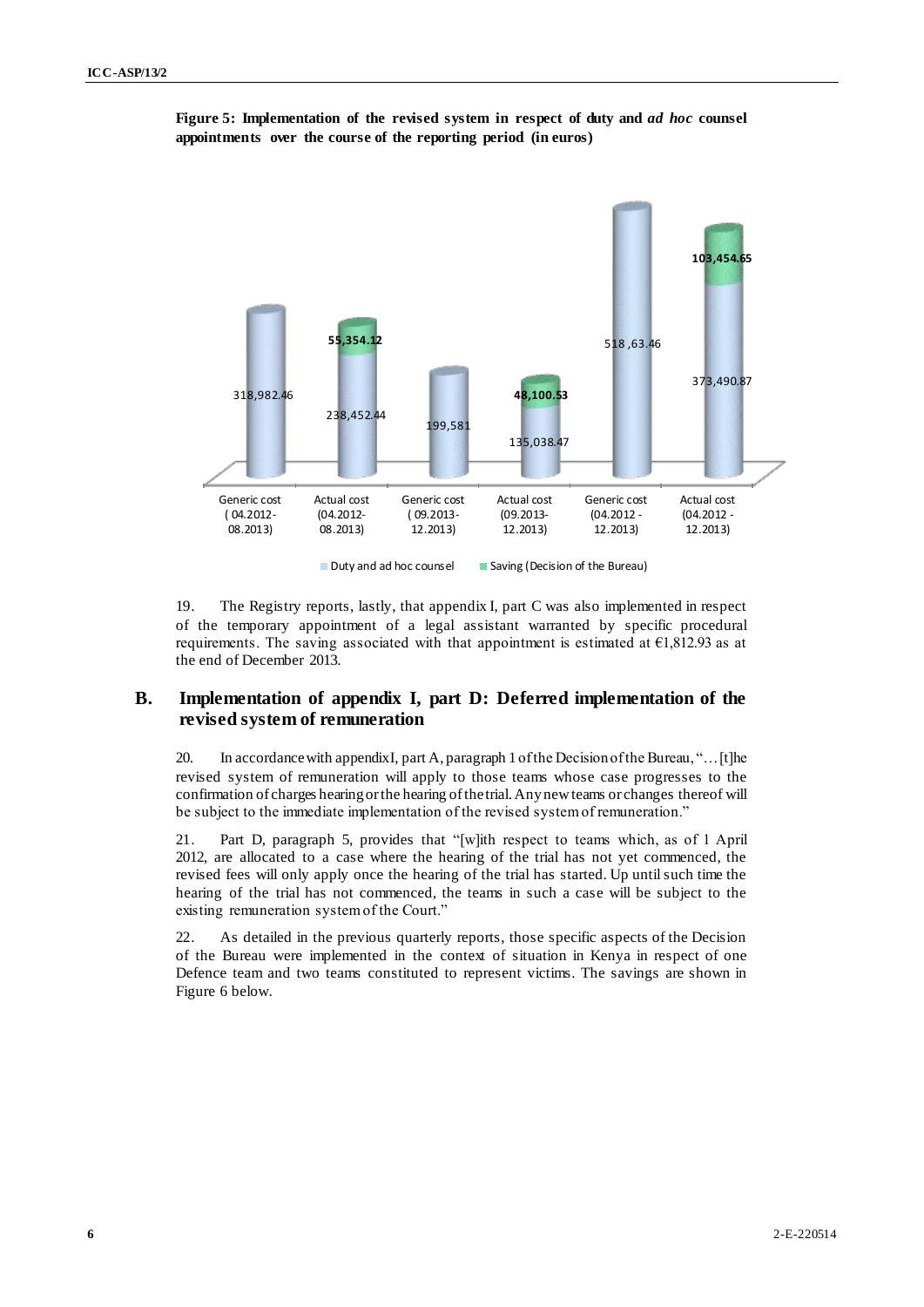

**Figure 6: Implementation of the revised remuneration system in respect of the start of the trial in the context of the situation in Kenya (in euros)**

# **C. Implementation of appendix I, part E: Gradual implementation of the revised system of remuneration**

23. Pursuant to the Decision of the Bureau with respect to teams that, as of 1 April 2002, are allocated to cases where the trial is ongoing, the Court's existing remuneration system will apply until such time as proceedings before the Trial Chamber have been completed and the case is at the appeal phase. Once the proceedings enter the appeal phase, the arrangements for remuneration as set out in appendix I, part D of the Decision of the Bureau will apply.

24. As explained in the First and Third Quarterly Reports, only one Defence team in the situation in the  $DRC<sup>13</sup>$  has been remunerated in accordance with the system arrangements applicable to the first "segment  $A'$  of the appeal procedure. After having taken the necessary steps in January 2013, and notified the team concerned of the implementation of appendix I, part E, the Registry consulted the Presidency on the estimated length of the proceedings before the Appeals Chamber. The results of that consultation suggest that the case in question will not be completed before the first quarter of 2014, that is, 31 March 2014, at the earliest. The estimated length of each of the segments having thus been determined, the level of remuneration of that Defence team has, since 21 June 2013, been mid-way between the old and the revised remuneration systems, in accordance with paragraph 99 of the guideline document.<sup>14</sup> The revised remuneration system in respect of

 $\overline{a}$ <sup>13</sup> *The Prosecutor v. Mathieu Ngudjolo Chui*, ICC-01/04-01/07.

<sup>14</sup> ICC-ASP/11/2/Add.1.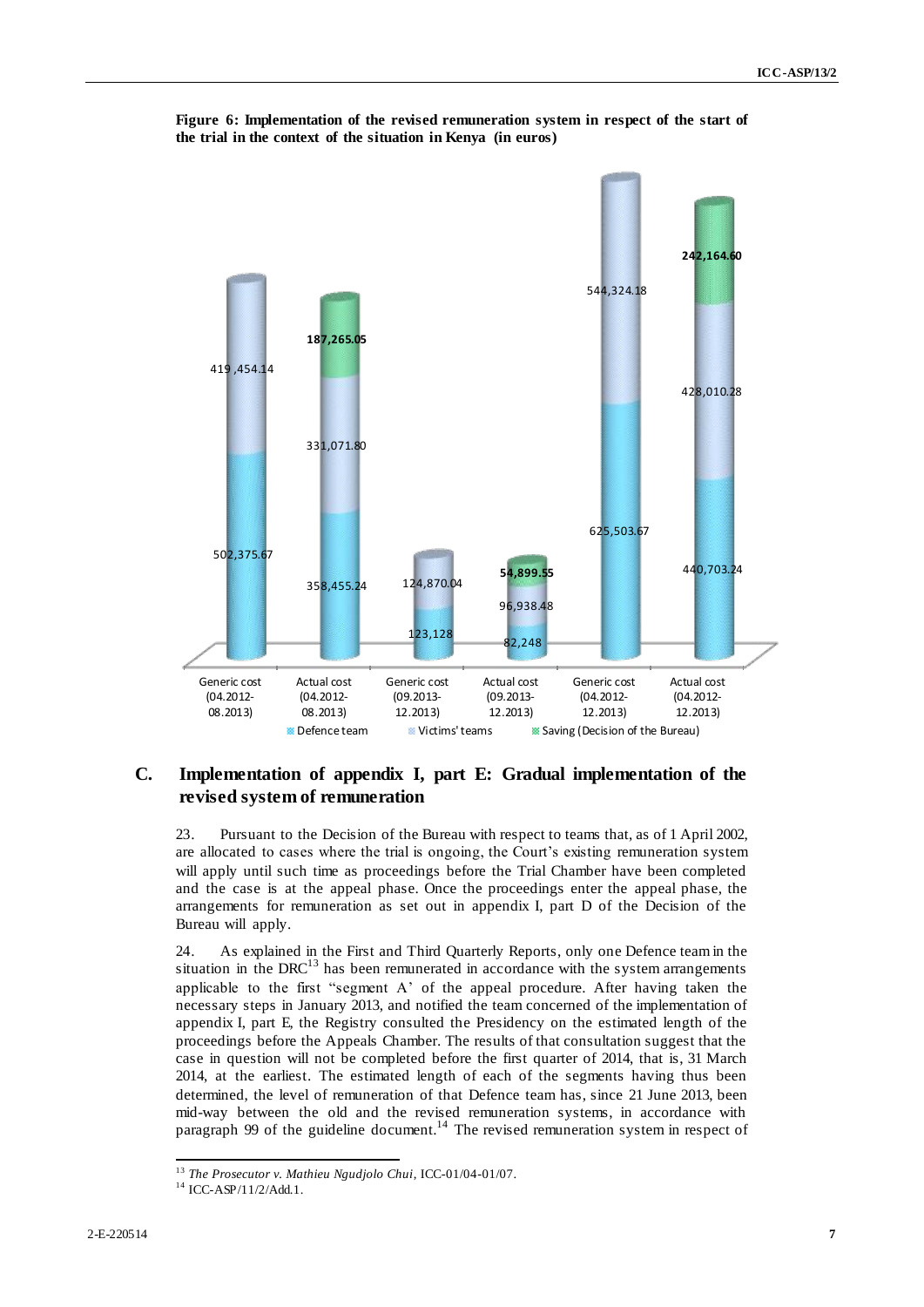"segment C" (the appeal phase) will be implemented on 10 November 2013 and will end on 31 March 2014. The savings made in this respect are set out below.



**Figure 7: Implementation of the remuneration schedule in respect of "segments B and C" for the appeal phase in the context of the situation in the DRC (in euros)**

25. The lead counsel of the team concerned challenged the Registry's implementation of the new remuneration schedule before the Appeals Chamber. The Registry filed observations. The Chamber has not yet rendered its decision on this matter. The Registry is monitoring the situation closely and will report any savings in future quarterly reports, in light of the Chamber's decision.

26. The Registry has also taken the appropriate steps and notified a Defence team involved in another case before the Court in the context of the situation in the  $DRC^{15}$  of the gradual implementation of the revised remuneration system.The Registry consulted the Presidency on the estimated length of the proceedings before the Appeals Chamber before gradual implementation of the remuneration system established in the Decision of the Bureau. The results of that consultation were received only recently and the Registry will inform the Assembly of States Parties ("the Assembly") of any savings made in its next quarterly report.

27. Accordingly, while at this stage the aspects of the Decision of the Bureau relating to that case have not yet been implemented, the Registry anticipates, subject to the result of the ongoing consultation with the Presidency, that savings will eventually be made as the team progresses to "segments B and C" of the system established in the Decision of the Bureau The Registry will continue to monitor the situation closely and any savings will be reported in future quarterly reports.

## **D. Implementation of the Decision of the Bureau in respect of compensation for professional charges**

28. As stated in the Second and Third Quarterly Reports, the Registry has received a request for compensation for professional charges from a counsel acting in the context of the situation in Kenya. As that request is covered by the revised system, the counsel is eligible to claim compensation for up to a maximum of 30 per cent of fees payable under the Court's legal aid system. These entitlements are not automatic and will only be paid once the Registry has examined the request and the requisite supporting documentation and has confirmed that a certain percentage is payable by way of reimbursement of professional

<sup>15</sup> *The Prosecutor v. Thomas Lubanga Dyilo*, ICC-01/04-01/06.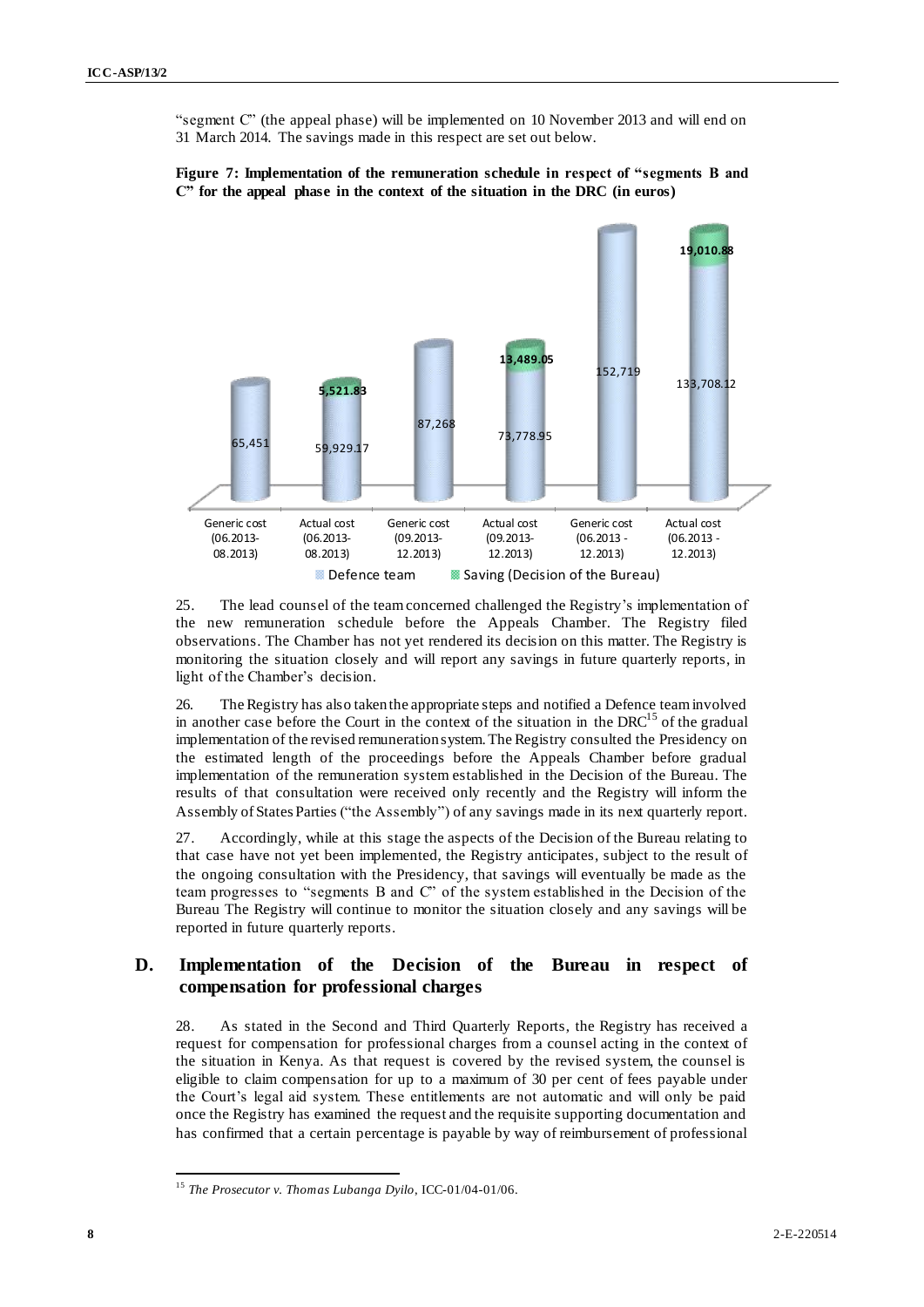charges actually incurred. The Registry has taken the necessary measures to consider this request and will provide the relevant updated information in future reports.

29. The Registry recalls its observations as contained in paragraph 14 of the First Quarterly Report, namely that the new system for reimbursement of professional charges is currently applied for new victims' and Defence teams operating under the revised system. In this regard, it is to be noted that over the reporting period, two new cases  $16$  were added to the list covered by the new professional charges reimbursement system. As stated previously, any request for reimbursement of professional charges is considered according to the situation of each member of the teams concerned and a decision of the Registry is issued in light of the supporting documentation furnished.

# **III. Implementation of the Supplementary Report**

*Reporting period: 1 April 2012 to 31 December 2013*

30. As noted in the introduction, the Assembly also asked the Court to include in its quarterly reports its assessment of the implementation performance of the changes arising from the Supplementary Report.<sup>17</sup> The Registry continues to implement the aspects of the Supplementary report on the following matters:

- (a) Remuneration in the case of multiple mandates for legal team members;
- (b) Legal aid travel policy; and
- (c) Remuneration during phases in which activities are considerably reduced.

### **A. Remuneration in the case of multiple mandates**

31. This aspect of the Supplementary report was implemented for the first time when a Defence counsel asked the Registry to confirm the appointment to his team of a new member already working for two other Defence teams whose costs of legal representation were assumed under the Court's legal aid system. The request was turned down by the Registry in accordance with the relevant amendments of the Supplementary report and the associated rationale and reasoning to limit the intervention of team members to no more than two cases concurrently.

32. As detailed in the Second Quarterly Report, there have been two further cases involving multiple mandates, The first was that of a Defence counsel who asked the Registry to formalize the appointment of a new team member<sup>18</sup> who was already acting as legal assistant in another Defence team whose legal representation costs were assumed under the Court's legal aid system.<sup>19</sup> The second involved the appointment of a duty counsel assisting persons testifying under rule 74 of the Rules of Procedure and Evidence to assume a second mandate.<sup>20</sup> Another case of multiple mandates arose on 1 September 2013 on the appointment in a case in the Kenya situation<sup>21</sup> of a new associate counsel who was already acting as legal assistant to a Defence team in the situation in the Democratic Republic of the Congo.<sup>22</sup> The following tables and figures  $(8, 9, 10, 11, 12, 12)$  and 13) show the savings made in connection with the remuneration conditions for multiple mandates set out in the Supplementary report.

<sup>16</sup> *The Prosecutor v. Bosco Ntaganda*, ICC-01/04-02/06, and *The Prosecutor v. Saif Al-Islam Gaddafi and Others*, ICC-01/11-01/11.

See Supplementary report, *supra*, footnote 6.

<sup>18</sup> *The Prosecutor v. Bosco Ntaganda*, ICC-01/04-02/06.

<sup>19</sup> *The Prosecutor v. Thomas Lubanga Dyilo*, ICC-01/04-01/06.

<sup>20</sup> *The Prosecutor v. Germain Katanga*, ICC-01/04-01/07, and *The Prosecutor v. Jean-Pierre Bemba Gombo*, ICC-01/05-01/08.

<sup>21</sup> *The Prosecutor v. Joshua Arap Sang*, ICC-01/09-01/11.

<sup>22</sup> *The Prosecutor v. Germain Katanga*, ICC-01/04-01/07, and *The Prosecutor v. Thomas Lubanga Dyilo*, ICC-01/04-01/06.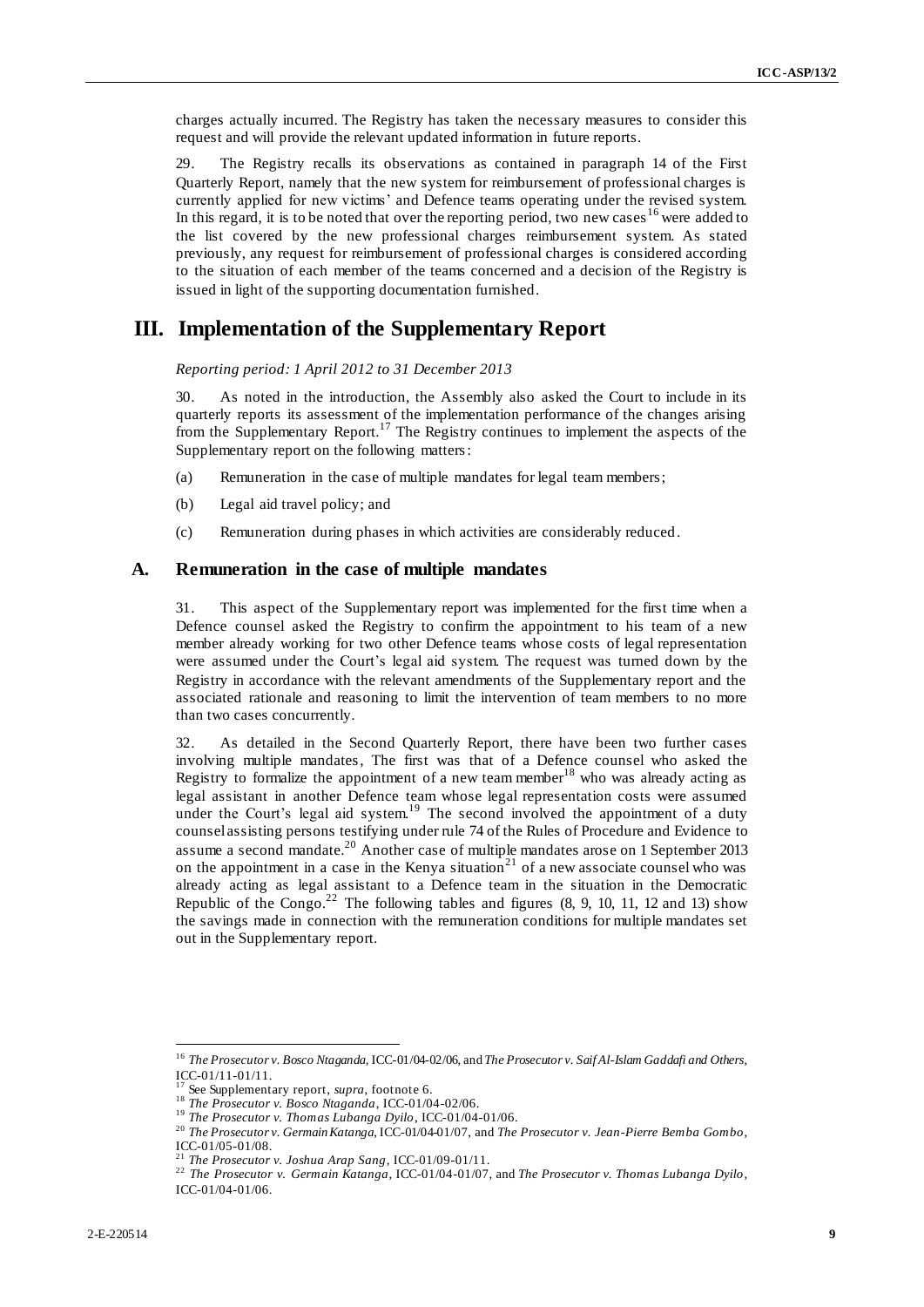### **Table 8: Appointment of a legal assistant simultaneously assigned to two Defence teams in the situation in the Democratic Republic of the Congo**



\* Note: The savings result from the implementation of the Decision of the Bureau setting the monthly remuneration of a legal assistant at €4,889, and of the Supplementary report on multiple mandates which reduces the remuneration for a second case by 50 per cent.

**Figure 9: Graphic representation of savings resulting from the implementation of the revised remuneration system (see Table 8)** 



**Table 10: Appointment of a duty counsel assigned to two cases in the situation in the Democratic Republic of the Congo to a third case in the situation in the Central African Republic**



\* Note: The savings result from the implementation of the Decision of the Bureau setting the maximum monthly remuneration payable to a duty counsel at €8,221, and of the Supplementary report on multiple mandates which reduces the remuneration for a second case by 50 per cent.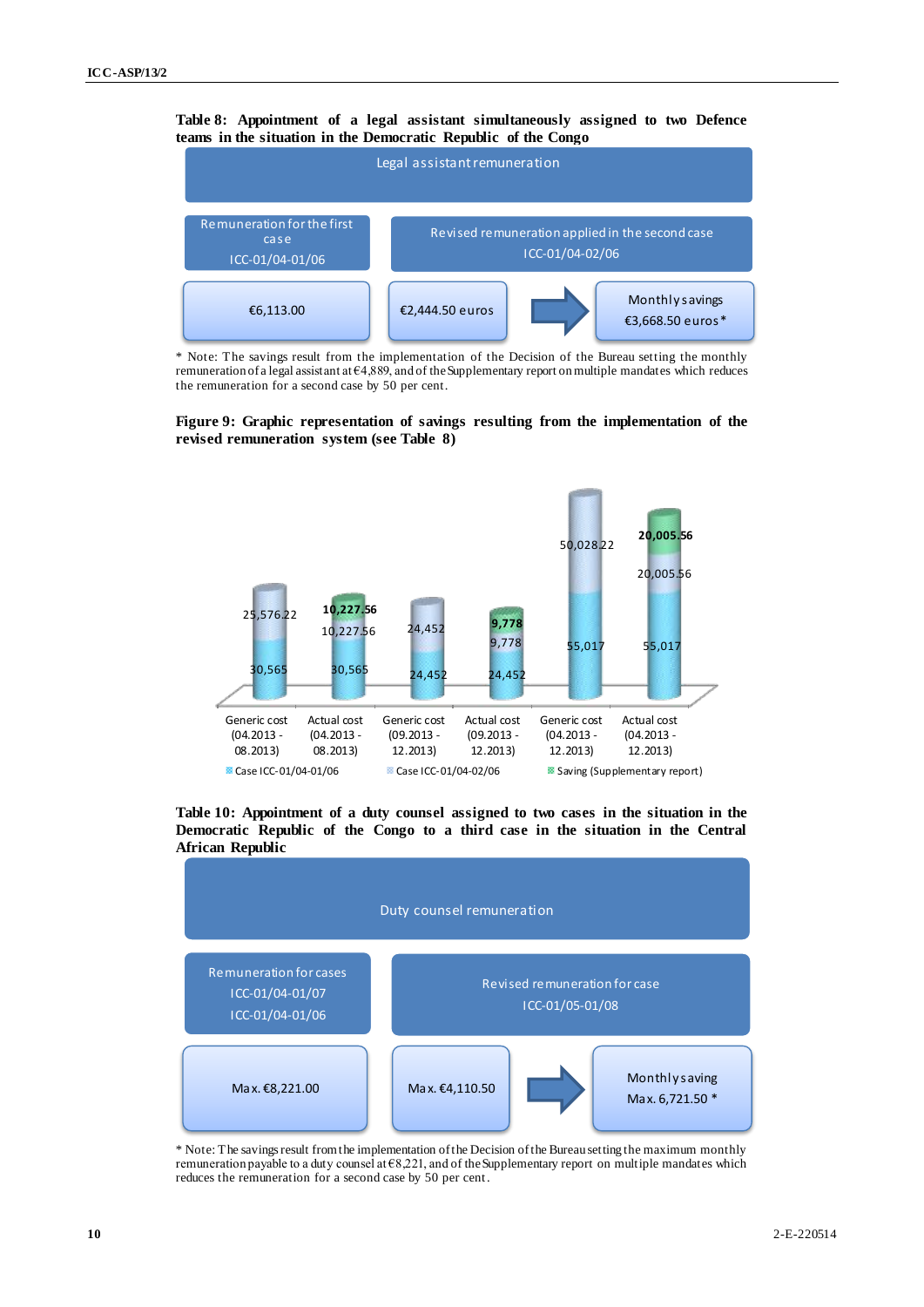

**Figure 11: Graphic representation of savings resulting from the implementation of the revised remuneration system (see Table 10)**

**Table 12: Appointment of an associate counsel acting as legal assistant in a case in the situation in the Democratic Republic of the Congo to a second Defence team in the context of the situation in Kenya**



\* Note: The savings result from the implementation of the Decision of the Bureau setting the monthly remuneration of an associate counsel at €6,956, and of the Supplementary report on multiple mandates which reduces the remuneration for a second case by 50 per cent.

**Figure 13: Graphic representation of savings resulting from the implementation of the revised remuneration system (see Table 12)**

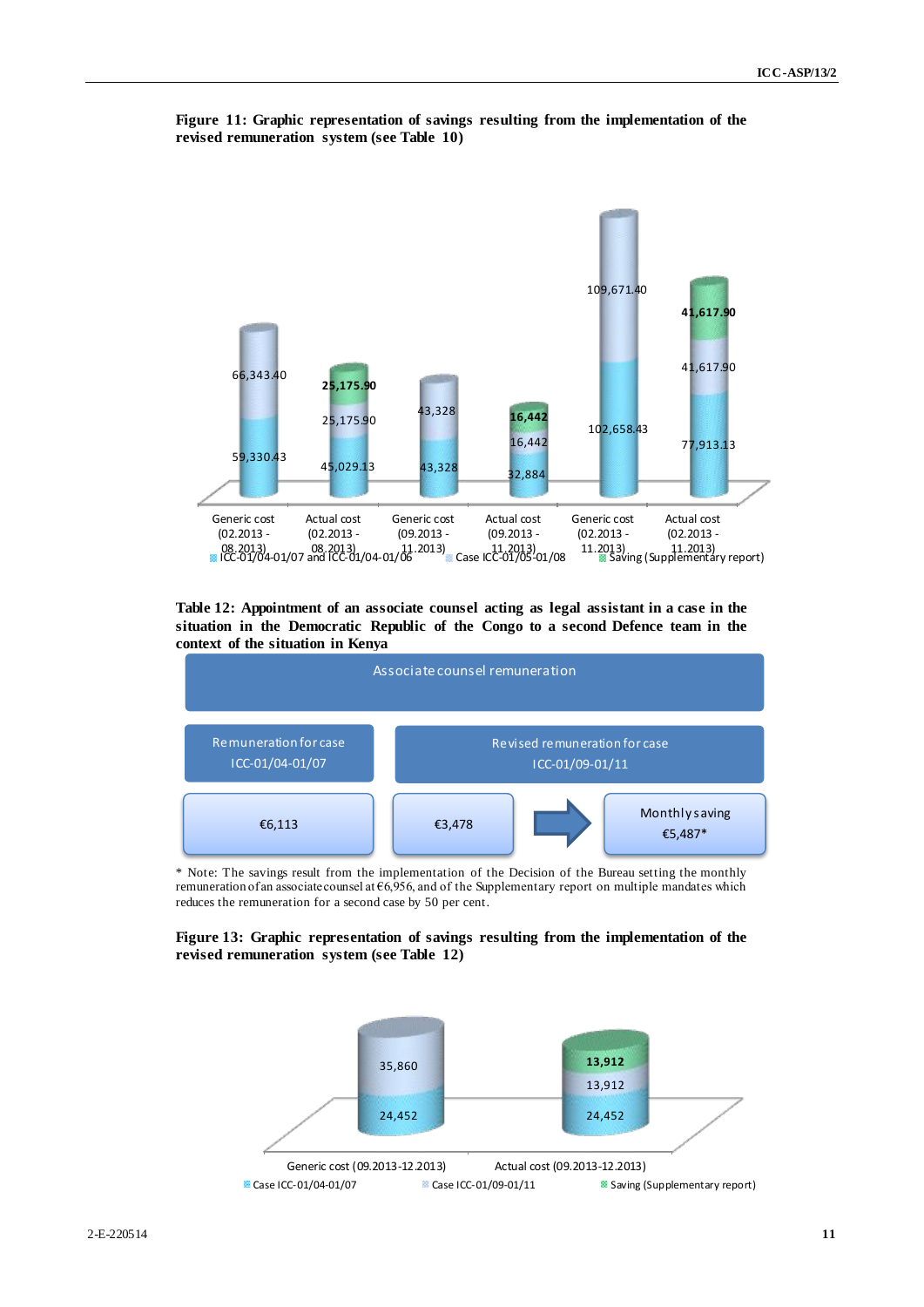## **B. Legal aid expenses policy**

33. The Registry has fully implemented the measures relating to the flat-rate monthly allowance to cover the expenses of the 18 legal teams which have been or are active in proceedings before the Court in 2013 (see Table 14). As stated above, two new teams have benefited from this allowance since April and May  $2013$ ,<sup>23</sup> while the mandate of another team ended in October 2013,<sup>24</sup> following a Chamber decision to terminate proceedings opened in 2010.<sup>25</sup> The reduction in the monthly flat-rate allowance resulted in savings of €207,000 euros in 2013.



34. The Registry notes that since the implementation of the provisions of the Supplementary report and more specifically, since automatic payment of the daily subsistence allowance (DSA) was stopped, the expenses budget allocated to legal teams has not been exceeded when reimbursing accommodation and other costs associated with counsel and associate counsel visiting The Hague on official business. These costs are reimbursed upon provision of proof that such costs have actually been incurred.

35. The Registry has also finalized internal guidelines specifying the nature of the expenses that will be covered under the new system. As mentioned in the preceding paragraph, the Daily Subsistence Allowance will no longer be paid.

36. The Registrar will continue to closely monitor the implementation of this aspect of the Supplementary report, and will report on any savings made as a result of this measure in future quarterly reports, while continuing to keep a close eye on the responsiveness of this new system to the needs of the legal teams.

## **C. Remuneration during periods of reduced activity**

37. There have been no judicial developments since 1 January 2013 which in the Registry's view would trigger implementation of this aspect of the Supplementary report.

# **IV. Savings made since the entry into force of the amendments**

38. The Registry informs the Bureau and the Committee that its continuous monitoring and assessment of the Court's legal aid scheme, as amended by the Bureau in its Decision of 22 March 2012 and modified by the implementation of the proposals contained in the Supplementary report, have resulted in the savings shown in Figures 15,16 and 17 below.

 $\overline{a}$ <sup>23</sup> *The Prosecutor v. Bosco Ntaganda*, ICC-01/04-02/06, and *The Prosecutor v. Saif Al-Islam Gaddafi and Others*, ICC-01/11-01/11.

<sup>24</sup> *The Prosecutor v. Saleh Mohammed Jerbo Jamus*, ICC-02/05-03/09.

<sup>25</sup> ICC-02/05-03/09-512-Red, *Public redacted Decision terminating the proceedings against Mr Jerbo* .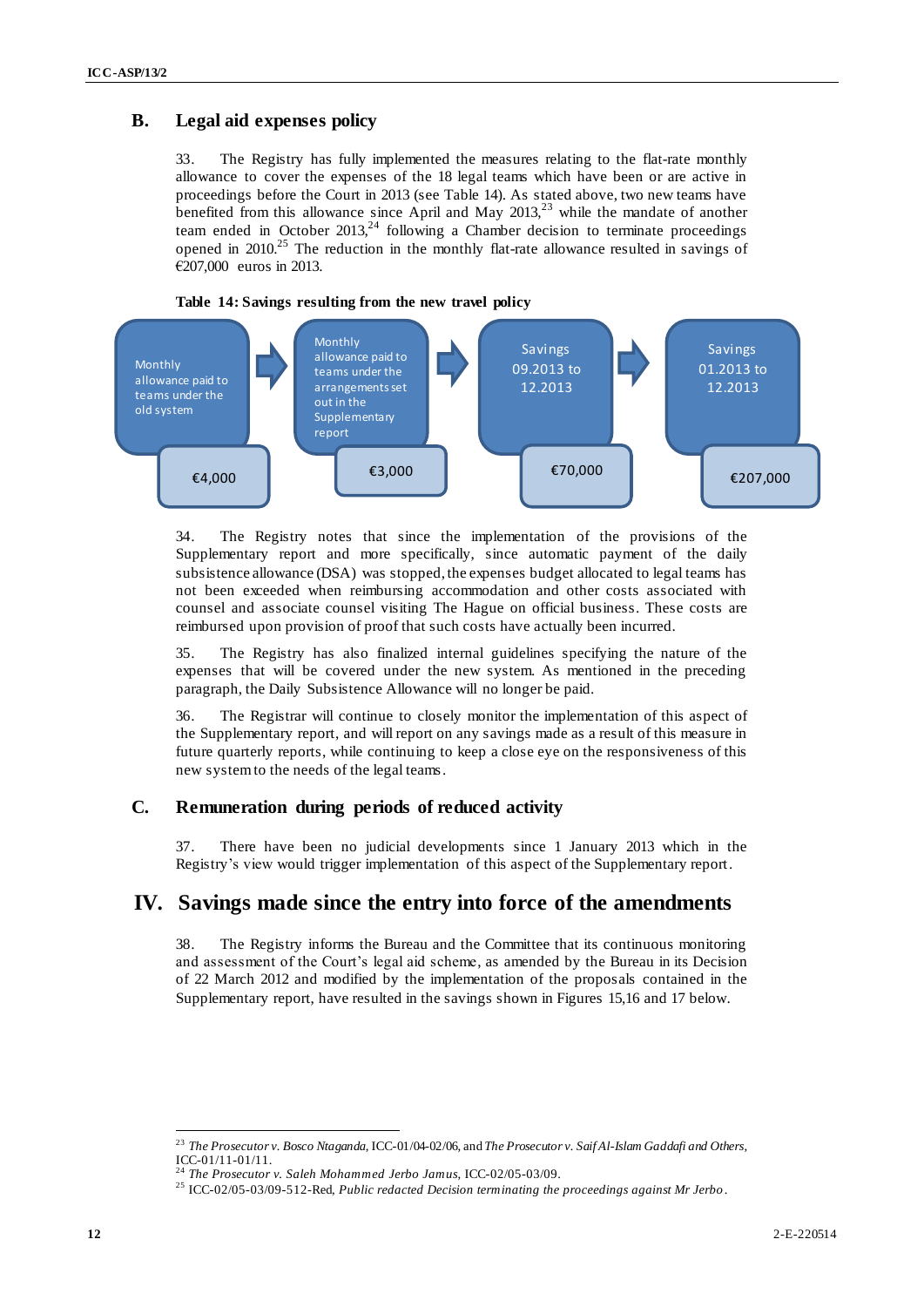

**Figure 15: Total savings resulting from the implementation of different aspects of the Decision of the Bureau (in euros)**